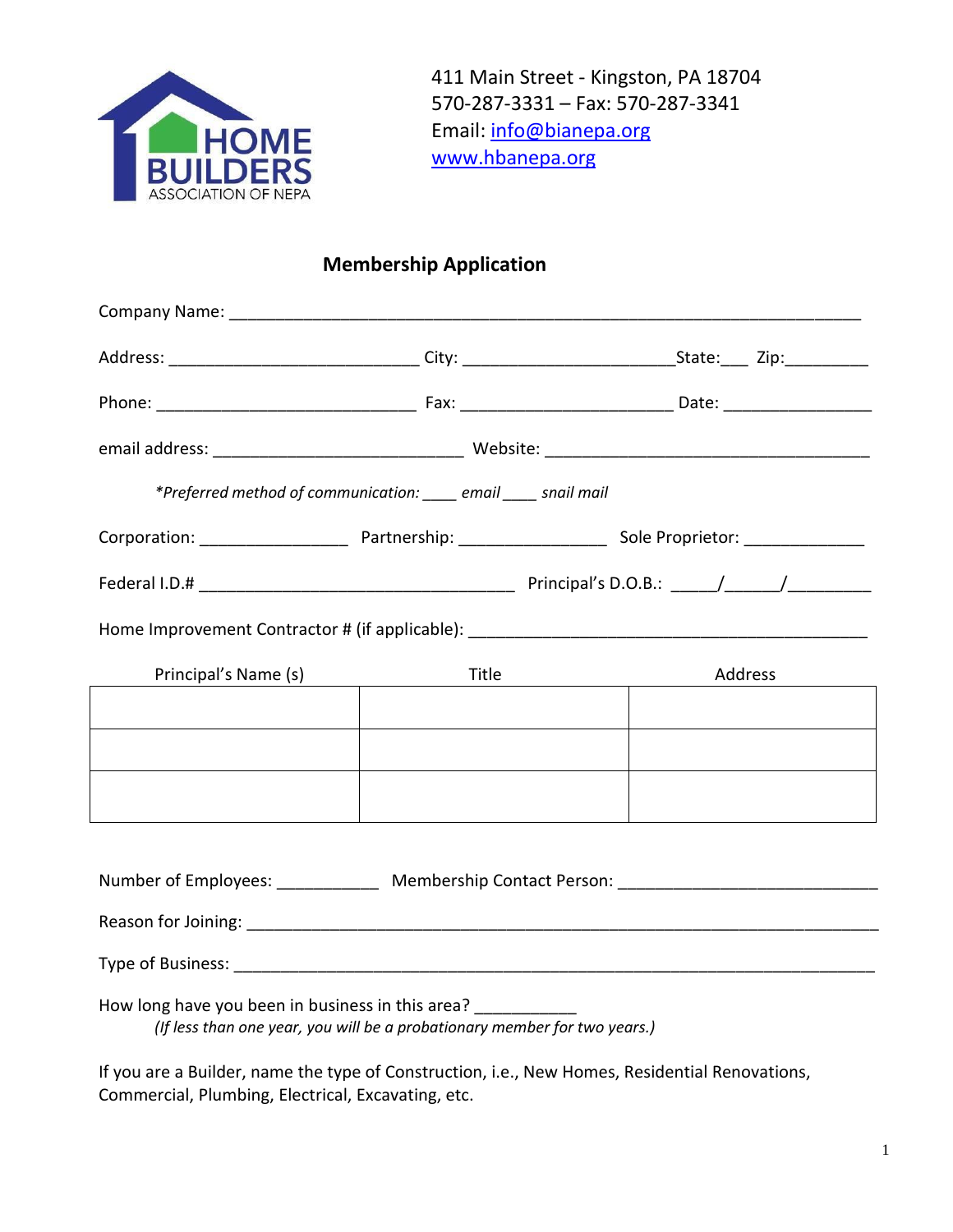### **Please list 2 Bank References:**

| Bank Name & Contact name | Address | Direct Phone & Fax to Contact |  |  |
|--------------------------|---------|-------------------------------|--|--|
|                          |         |                               |  |  |
|                          |         |                               |  |  |
|                          |         |                               |  |  |
|                          |         |                               |  |  |
|                          |         |                               |  |  |
|                          |         |                               |  |  |
|                          |         |                               |  |  |
|                          |         |                               |  |  |

#### **Please list 3 Major Suppliers as Credit References:**

| Company Name & Contact | Address | Phone & Fax |  |  |
|------------------------|---------|-------------|--|--|
|                        |         |             |  |  |
|                        |         |             |  |  |
|                        |         |             |  |  |
|                        |         |             |  |  |
|                        |         |             |  |  |
|                        |         |             |  |  |
|                        |         |             |  |  |
|                        |         |             |  |  |

#### **Please list 3 Major Sub-Contractors Employed:**

| Company Name & Contact | Address | Phone & Fax |  |
|------------------------|---------|-------------|--|
|                        |         |             |  |
|                        |         |             |  |
|                        |         |             |  |
|                        |         |             |  |
|                        |         |             |  |
|                        |         |             |  |
|                        |         |             |  |

#### **Please list 3 Customers for whom you have worked in the past year:**

| <b>Contact Name</b> | Address | -<br>Phone & Fax |
|---------------------|---------|------------------|
|                     |         |                  |
|                     |         |                  |
|                     |         |                  |
|                     |         |                  |
|                     |         |                  |
|                     |         |                  |

#### **NAHB MEMBERSHIP IDENTIFICATION CODE # \_\_\_\_\_\_\_\_\_\_\_\_\_\_\_**

(See Reporting Form Codes Attached on Page 5 of this membership application) **Builder (A through K) or Associate (L through V5)**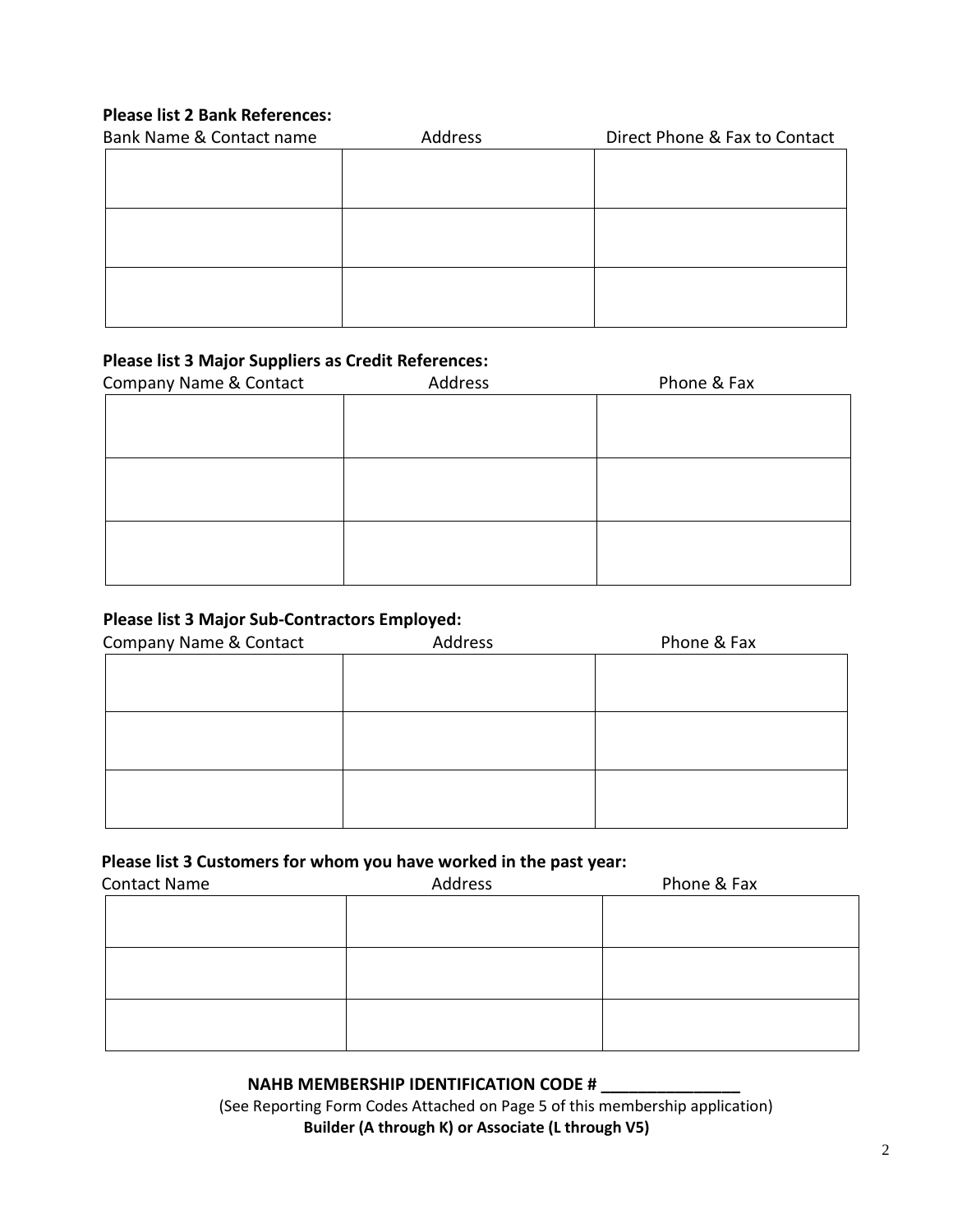IN PROCESSING THIS APPLICATION, THE ASSOCIATION MAY REQUEST THAT AN INVESTIGATIVE CREDIT REPORT BE PREPARED. YOU HAVE THE RIGHT TO REQUEST THAT THE ASSOCIATION COMPLETELY AND ACCURATELY DISCLOSE TO YOU THE NATURE AND SCOPE OF THE INVESTIGATION REQUESTED. SUCH A REQUEST MUST BE MADE IN WRITING TO THE EXECUTIVE VICE PRESIDENT OF THIS ASSOCIATION WITHIN A REASONABLE TIME AFTER YOU COMPLETE THIS APPLICATION.

**I hereby acknowledge that I have read the foregoing disclosure and understand the same.**

**SIGNATURE \_\_\_\_\_\_\_\_\_\_\_\_\_\_\_\_\_\_\_\_\_\_\_\_\_\_\_\_\_\_\_\_\_\_\_\_\_\_\_\_\_\_\_\_ DATE \_\_\_\_\_\_\_\_\_\_\_\_\_\_\_\_\_\_\_\_\_\_\_\_\_**

Pursuant to the By-laws of the Association all prospective members shall submit this application along with the endorsement of at least (1) one existing member in good standing and the payment of one year's dues. Once the application is received by the Association, it shall be processed by the Membership Committee who shall investigate all applications of membership and shall make a recommendation to the Board of Directors who ultimately shall have the final and conclusive vote on the acceptance or denial of a prospective member. The payment of one year's dues by a prospective member shall not be construed to be automatic acceptance into this Association. Should the Board of Directors deny membership to a prospective member any funds received by the Association shall be refunded. \*All information supplied will be held in the Strictest of Confidence.

 Please remit \$525.00 payable to HBA of NEPA for annual dues. Of the amount remitted \$198 entitles you to NAHB Membership, \$180 is for PBA membership, \$120 is for membership in the HBA of NEPA and \$30 is for a one-time application fee which is non-refundable. Thereafter annual dues will be \$495. We do accept Visa, Master Card & American Express as forms of payment. To pay by credit card, please list your credit card information below as requested.

Visa Master Card or American Express (circle one) # \_\_\_\_\_\_\_\_\_\_\_\_\_\_\_\_\_\_\_\_\_\_\_\_\_\_\_\_

Exp. Date:  $\left/ \right/ \left/ \right.$  Security Code

NOTE: All Applications Must Be Signed by A Sponsor – Member in Good Standing.

Sponsored By:  $\Box$ 

Article III, Section 2(C) in the By-Laws of The Home Builders Association of Northeastern Pennsylvania states "the Membership Committee shall investigate all applications for membership and shall make their recommendations to the Board of Directors in whom shall be vested the exclusive right to elect membership". Pursuant to the above, the applicant does hereby authorize the Home Builders Association of Northeastern Pennsylvania to conduct such investigation of the applicant's activities, make such inquiries and obtain such credit reports as may be necessary for its determination of the applicant's financial ability to meet its obligations. The credit information obtained by the association's officers, employees and Board of Directors will be for the limited purposes of processing and evaluation the applicant's membership application.

\_\_\_\_\_\_\_\_\_\_\_\_\_\_\_\_\_\_\_\_\_\_\_\_\_\_\_\_\_\_\_\_\_\_\_\_\_\_\_\_\_\_\_\_\_\_\_ \_\_\_\_\_\_\_\_\_\_\_\_\_\_\_\_\_\_\_\_

Applicant's Signature Date Date of the Date of the Date Date of the Date Date of the Date of the Date of the Date of the Date of the Date of the Date of the Date of the Date of the Date of the Date of the Date of the Date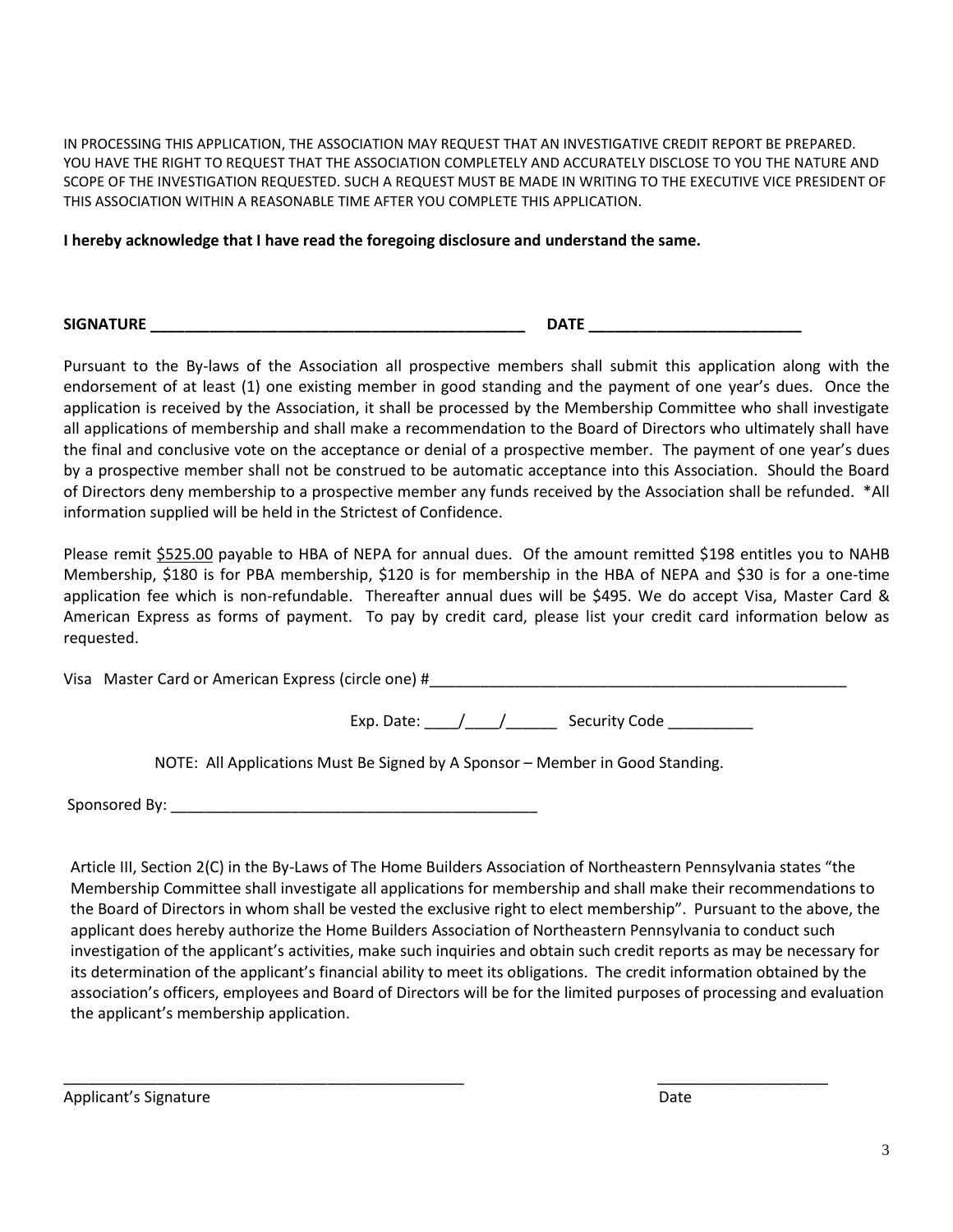This reference reply form for HBA of NEPA office use only.

| Applicant/Business: |  |  |
|---------------------|--|--|
|                     |  |  |

To: \_\_\_\_\_\_\_\_\_\_\_\_\_\_\_\_\_\_\_\_\_\_\_\_\_\_\_\_\_\_\_\_\_\_\_\_\_\_\_\_\_\_\_

The above listed applicant/business has applied for membership in The Home Builders Association of Northeastern Pennsylvania. You have been listed by the applicant/business as a reference. Please answer the following questions to help us determine if the applicant/business meets our membership criteria.

- 1. Do you consider the above listed business/applicant to be of good character and reputation?
- 2. Are you aware of any prior personal or business bankruptcy involving the above listed applicant/business?
- 3. Are you aware of other factors which may affect the organization's decision in granting the above listed applicant/business membership in the Home Builders Association of Northeastern Pennsylvania?

Please fax this response back to The Home Builders Association of NEPA (570) 287-3341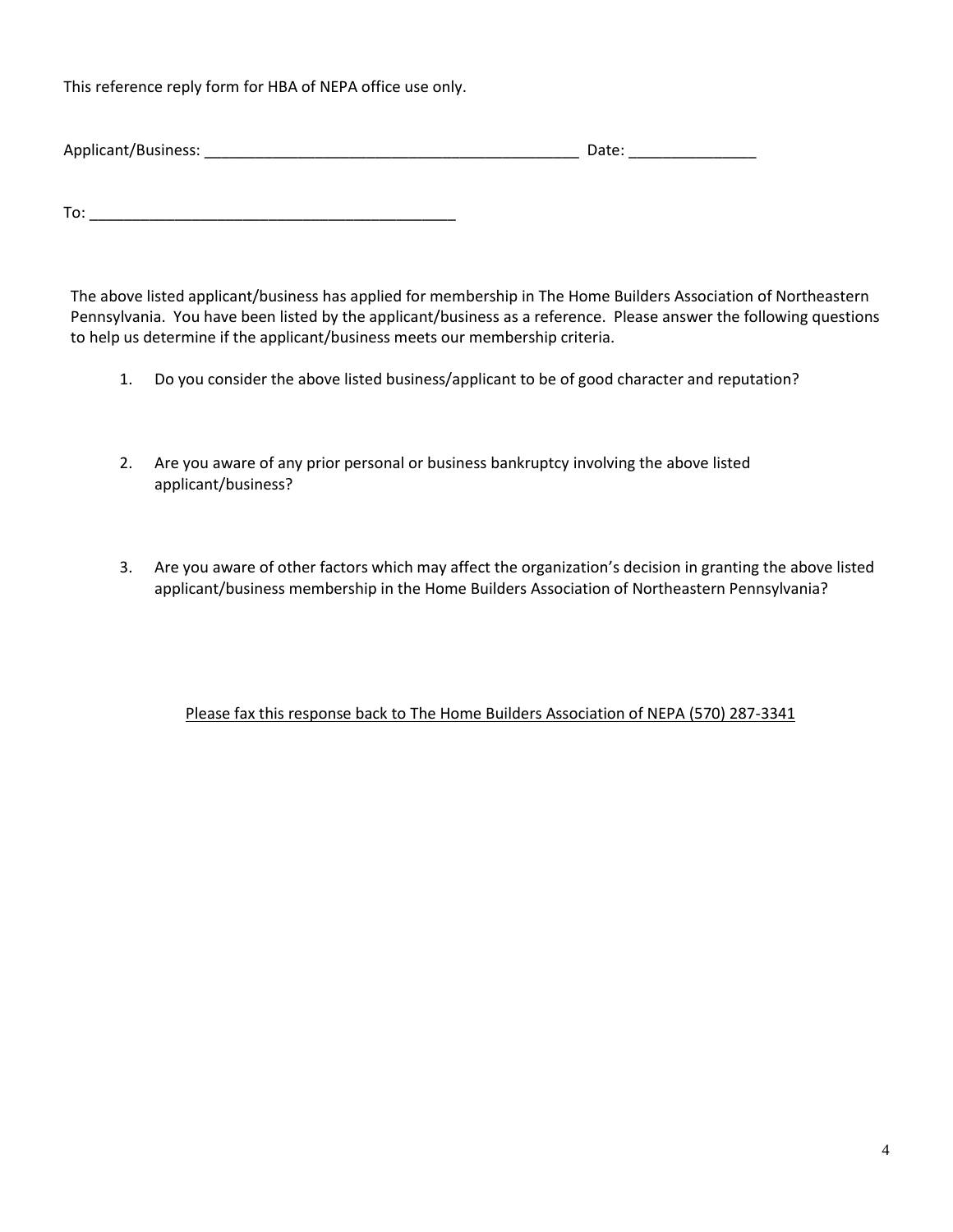## **NAHB MEMBERSHIP INFORMATION REPORTING FORM CODES**

#### Business Activities: Enter the most important business activities from the list of codes below.

|                | <b>Builder Member Classification</b>                                                                                       |                      |                                 |                                                |                                                                                      |  |  |
|----------------|----------------------------------------------------------------------------------------------------------------------------|----------------------|---------------------------------|------------------------------------------------|--------------------------------------------------------------------------------------|--|--|
| A              | Single-Family Spec/Tract Building                                                                                          |                      |                                 | F Remodeling - Residential                     |                                                                                      |  |  |
| <b>B1</b>      | <b>Single Family General Contracting</b>                                                                                   |                      |                                 | G Remodeling - Commercial                      |                                                                                      |  |  |
| <b>B2</b>      | Single-Family Custom-Building                                                                                              |                      |                                 |                                                | H Commercial Building (Own Acct)                                                     |  |  |
| C              | Multifamily Building (Condo/Coop Units)                                                                                    |                      |                                 |                                                | I Commercial General Contracting                                                     |  |  |
| D              | Multifamily Building (Ownership/Rentals)                                                                                   |                      |                                 |                                                | J Land Development                                                                   |  |  |
| E              | <b>Multifamily General Contracting</b>                                                                                     |                      |                                 | K Manufacturing of Modular/Panelized/Log Homes |                                                                                      |  |  |
|                | <b>Associate Member Classification</b>                                                                                     |                      |                                 |                                                |                                                                                      |  |  |
| L              | Accounting                                                                                                                 |                      |                                 |                                                | Q Insurance or Title Company                                                         |  |  |
|                | M1 Architecture                                                                                                            |                      |                                 |                                                | R Marketing, Advertising or                                                          |  |  |
| M2             | Engineering                                                                                                                |                      |                                 |                                                | <b>Public Relations</b><br>S Building Material Manufacturing                         |  |  |
| M3             | Planner or Designer                                                                                                        |                      |                                 |                                                |                                                                                      |  |  |
| N              | <b>Legal Services</b>                                                                                                      |                      |                                 |                                                | T Property Management                                                                |  |  |
| О              | <b>Computer Products &amp; Services</b>                                                                                    |                      |                                 |                                                | U Real Estate                                                                        |  |  |
| P1             | Commercial Banking/Thrift Institution                                                                                      |                      |                                 |                                                | Y Utilities                                                                          |  |  |
| P <sub>2</sub> | Mortgage Banking                                                                                                           |                      |                                 | Z.                                             | Other (please specify)                                                               |  |  |
|                | <b>Wholesale Dealers/Distributors</b>                                                                                      |                      |                                 |                                                |                                                                                      |  |  |
| X1             | Appliances                                                                                                                 |                      | X3 Floor Coverings              |                                                | Other Wholesale (Specify)<br>X5.                                                     |  |  |
| X2             | <b>Building Materials/</b>                                                                                                 | X4                   | Paint/Wall Covering             |                                                |                                                                                      |  |  |
|                | Lumber                                                                                                                     |                      |                                 |                                                |                                                                                      |  |  |
|                | <b>Subcontractors and Specialty Trade Contractors</b>                                                                      |                      |                                 |                                                |                                                                                      |  |  |
|                | W1 Carpentry                                                                                                               |                      | W6 Roofing, Siding, Sheet Metal |                                                | WC Appliances                                                                        |  |  |
|                | W2 Electrical                                                                                                              |                      | W7 Painting, Paper Hanging      |                                                | <b>WD</b> Security Systems                                                           |  |  |
|                | W3 Masonry, Stone                                                                                                          |                      | W8 Floor Laying; Other Floor    |                                                | WZ Other Subcontractor Work                                                          |  |  |
|                | Tile, Plastering                                                                                                           |                      |                                 |                                                | (specify)                                                                            |  |  |
|                | W4 Landscaping                                                                                                             |                      | W9 Concrete Work                |                                                | <b>WA</b> Excavation Work                                                            |  |  |
| W5             | Plumbing, Heating & Air Conditioning                                                                                       |                      |                                 |                                                |                                                                                      |  |  |
|                | <b>Retail Dealers/Distributors</b>                                                                                         |                      |                                 |                                                |                                                                                      |  |  |
|                | V1 Appliances                                                                                                              |                      | V3 Floor Coverings              |                                                | V5 Other Retail (specify)                                                            |  |  |
|                | V2 Building Materials/                                                                                                     |                      | V4 Paint/Wall Coverings         |                                                |                                                                                      |  |  |
|                | Lumber                                                                                                                     |                      |                                 |                                                |                                                                                      |  |  |
|                |                                                                                                                            |                      |                                 |                                                |                                                                                      |  |  |
|                | Please Circle Below answers to the following:<br>\$ Vol: Approximate Annual Dollar Volume of New Residential Construction. |                      |                                 |                                                |                                                                                      |  |  |
|                | 0 Under \$500,000                                                                                                          |                      | 2 \$1 million - \$4,999,999     |                                                | 4 \$10 million or more                                                               |  |  |
| $1 \ \nu$      | \$500,000 - \$999,999                                                                                                      |                      | 3 \$5 million - \$9,999,999     |                                                | 5 No construction activity                                                           |  |  |
|                |                                                                                                                            |                      |                                 |                                                |                                                                                      |  |  |
|                |                                                                                                                            |                      |                                 |                                                | # Units: Approximate Annual Number of Residential Units built in the last 12 months. |  |  |
|                | 1 0 units                                                                                                                  |                      | 3 11 to 25 units                |                                                | 5 101 to 500 units                                                                   |  |  |
|                | 2 1 to 10 units                                                                                                            |                      | 4 26 to 100 units               |                                                | Over 500 units<br>6                                                                  |  |  |
|                | # of Employees: __________                                                                                                 |                      |                                 |                                                | Enter the total paid employees, include the member in the total figure.              |  |  |
|                | Title: Enter the code that best describes the member's business title.                                                     |                      |                                 |                                                |                                                                                      |  |  |
|                | 1 President/CEO                                                                                                            |                      | 4 Sales & Marketing Director    |                                                | Owner/Principal<br>7                                                                 |  |  |
|                | 2 VP/General Manager                                                                                                       | 5 Architect/Designer |                                 |                                                | 8 Other (specify)                                                                    |  |  |
| 3.             | <b>Construction Super</b>                                                                                                  |                      | 6 Financial Manager             |                                                |                                                                                      |  |  |
|                |                                                                                                                            |                      |                                 |                                                |                                                                                      |  |  |